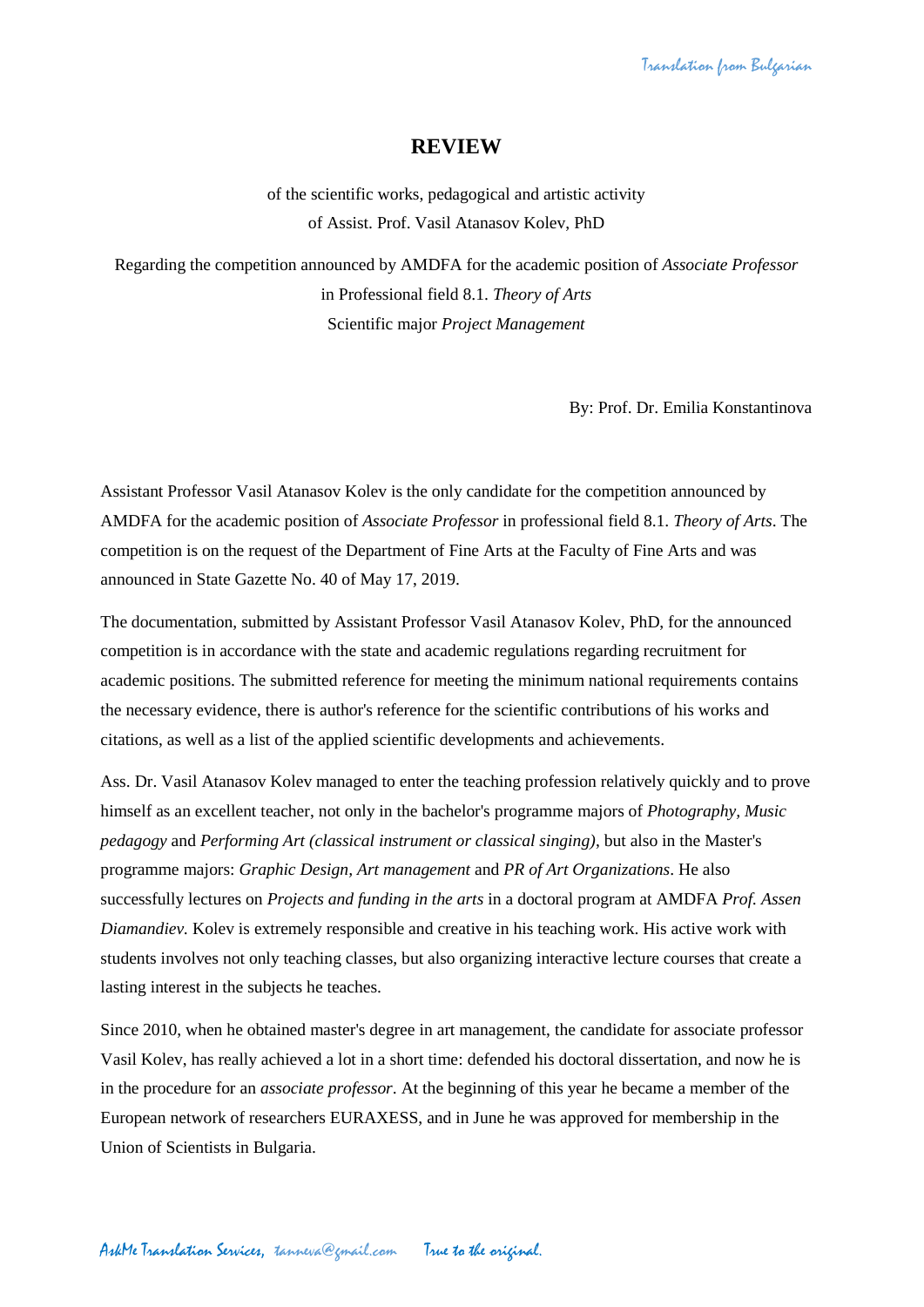The creative and professional biography of the applicant demonstrates serious achievements and management experience in the domain of projects. Not only does he teach disciplines related to this field, but also actively participates in national and international projects. Some successfully implemented national projects with his participation are: Art Management Project: Plovdiv - New Trends and Classical Artisry (ART), AMTI-Plovdiv, Scientific, Field Arts, Funded by Scientific Research Fund, contract № DM 05/2/14.12.2016 for the period 14.12.2016-14.12.2018, project manager Assoc. Prof. Margarita Ruseva, PhD and Project: International Conference on Science, Education and Innovation in the Arts, AMDFA-Plovdiv, Scientific, Field Arts, Funded by Scientific Research Fund, contract No. DPMNF 0/3 /13.02.2017 for the period 13.02.2017-13.11.2017, project manager Prof. Dr. Tony Shekerdzhieva-Nowak. For the period 01.06.2018-30.10.2019 Vasil Kolev actively participated in the International project Researchers in the knowledge triangle - 'K-TRIO 3' ('GA-818757 - K-TRIO 3 - H2020-MSCA-NIGHT -2018, Funded by the European Commission.

Vassil Kolev has also managed several scientific national projects related to *Spring Scientific Readings in the field of Arts* of AMDFA *Prof. Assen Diamandiev* - Plovdiv in 2015, 2016, 2017 and 2018.

In 2019, on the basis of his successfully defended doctoral dissertation and awarded PhD degree at AMDFA *Prof. Assen Diamandiev,* Vasil Kolev publishes the book *Methodology in project management and its peculiarities in art-organizations*. The publication gives managers in art organizations an up-todate methodology for solving problems they face in the process of project development and management.

In the competition for *associate professor* Vasil Kolev, PhD, participated with 2 co-authored papers published in the *Web of Science* database -

1. Kolev.V, Ivanova A., "Art-management: A new discipline entering the cultural and academic life in Plovdiv", 2017, CBU INTERNATIONAL CONFERENCE PROCEEDINGS 2017, ISSN: 1805-997X, ISBN: 978-80-88042-08- 02, pp. 666-668 and

2. Kolev.V, Kazashka V., Ruseva M., "Analysis of the specific profile of art organizations in Plovdiv, Bulgaria", 2018, CBU INTERNATIONAL CONFERENCE PROCEEDINGS 2018, ISSN: 1805-997X (Print), ISBN: 978-80 -270-5037-6 print edition, pp. 723-7272;

and also presents 2 conference reports published in specialized editions:

1. Kolev.V, Kazashka V., "The specific features of higher education in the arts and their influence on determining the funding of the faculties at AMDFA-Plovdiv", 2017, International Journal, Institute of Knowledge and Management, Scientific papers, Vol 20.3, Knowledge in Practice, ISSN-2545-4439 for print version, ISNN - 1857-923X for e-version, pp. 1289-1295 and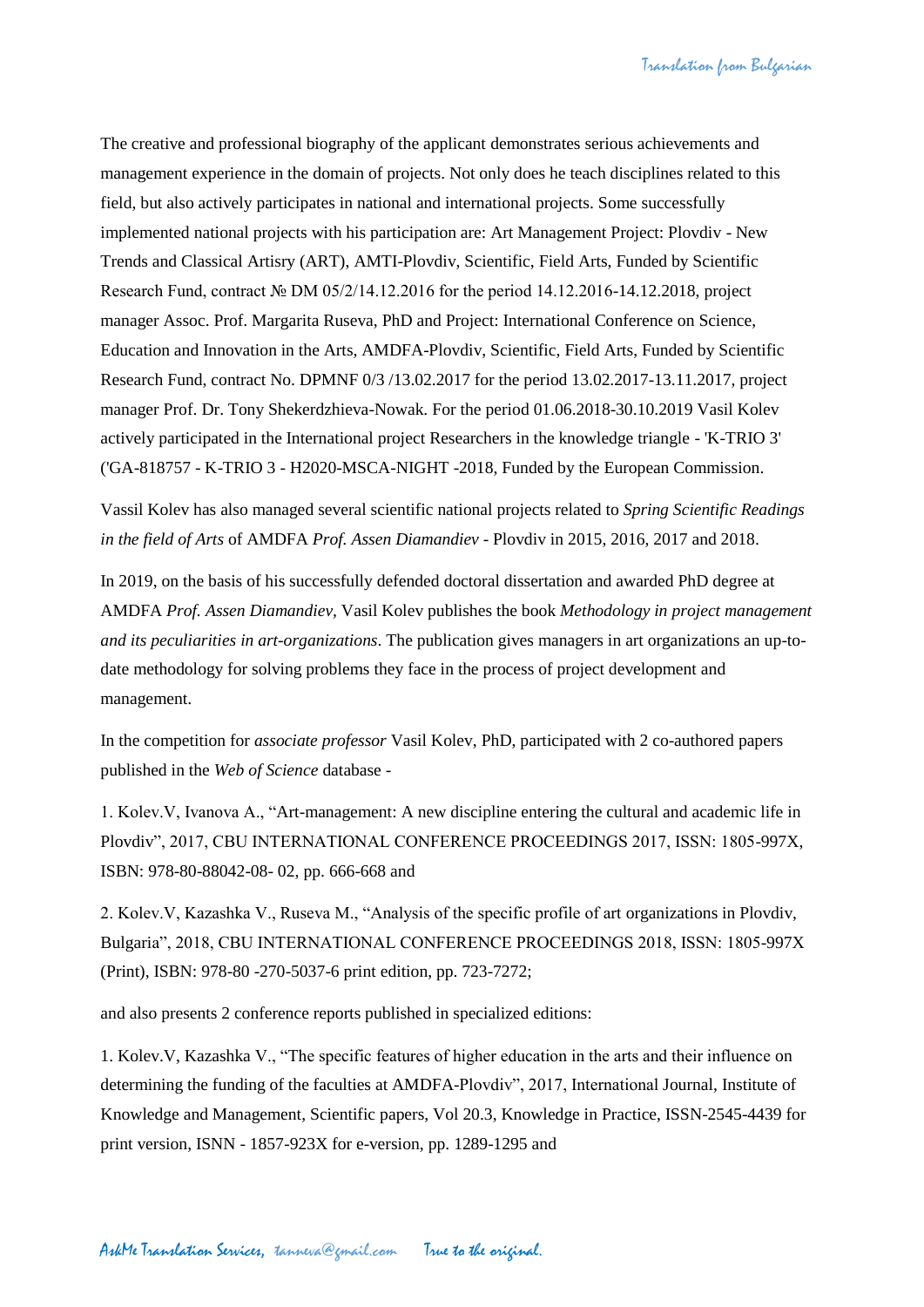Kolev V., "State subsidy in Bulgaria for creative projects by the Ministry of Culture for the period 2007-2018", 2018, Collection "Management and marketing problems in art", II / 2018, ISSN: 2603- 462X, p.142- 149,

as well as 2 articles:

1.Kolev V., Kazashka V., "The taste for art is cultivated, and the curiosity for science is kindled," 2018, Science Magazine - Book 6/2018, Volume XXVIIIISSN 0861 3362 (printed) ISSN 2603-3623 (electronic),

2.Kolev V. "Art Management - Master's Degree or Early Learning?", AMTII Annual, 2018, ed. AMTI, Plovdiv 2019, ISSN: 1313-6526.

Among the submitted scientific works of Vasil Kolev, PhD, is the collective monograph *Plovdiv – artorganizations and their management profile*, with which he applies for the position of associate professor, deserves the greatest attention.

Researching the Plovdiv art organizations and their management profile is a major challenge, given the selection of Plovdiv as European Capital of Culture in 2019, and the consequent trend for development of cultural and creative industries in the city. Alongside the fast pace of development of these industries, the actuality of the problem is stated in the bold study presented, which argues that "managers in art organizations lack the theoretical knowledge and experience to execute projects and have difficulty in developing and implementing them".

It is an indisputable fact that most art organizations, both in Bulgaria and abroad, find it difficult to support themselves and often rely for funding on European Union, state or municipal projects. Indeed, in the new economic and social conditions, one of the ways of project financing and development of contemporary art organizations is the use of the symbiosis between economic principles, science and the specificity of the arts, which lies in the clusters, cultural or creative industries. However, the scarce studies and the lack of thorough comparative analyses in this field do not provide a clear idea as to what extent Bulgarian art organizations are present and developing in such an environment. In this trend of thought, in the absence of up-to-date empirical studies in the field of culture and arts in Bulgaria, the research is quite timely and has a strong practical and applied character.

According to the submitted division statement for authorship Kolev has more than the minimum required number of pages. The author's texts are related to the study of the historical development of arts and culture in Plovdiv over the centuries, the detailed analysis of the state subsidy provided by the Ministry of Culture for a 12-year period from 2007 - 2018 from budgetary programs for the preservation of cultural heritage, creative projects and other activities related to arts and culture, and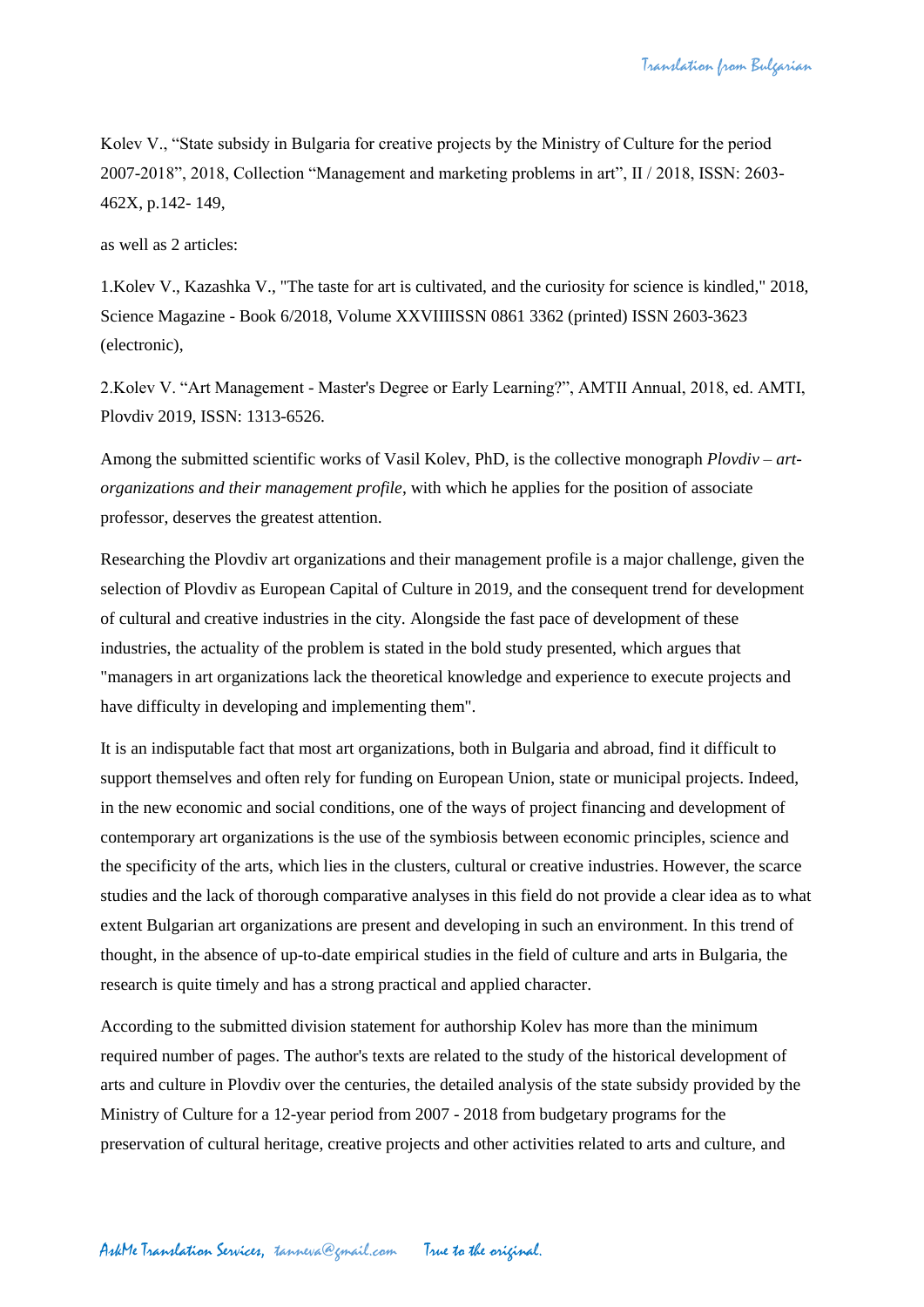have significant contribution to the analysis and research into the specific profile and the peculiarities of project management in more than 100 art organizations in the city of Plovdiv in the period 2016-2018.

The first chapter, dedicated to the historical development of arts and culture in Plovdiv, clearly states that project funding should play a dual role: on the one hand, for the development of cultural industries to upgrade the state of the city, but on the other, for the preservation of the cultural and historical heritage and its spirit. This section lists emblematic archaeological, architectural, historical and cultural sites in Plovdiv and analyses the major contemporary scientific and artistic projects, which is a significant scientific and research contribution for Vasil Kolev, PhD.

A noteworthy part is also dedicated to the financing of organizations, state policies and project financing in the period 2007-2018. An in-depth analysis is made based on the budget programs described; and the data collected by years for the given budget subsidies are presented in tables (p. 82- 91). They could serve as a basis for future comparative evaluations and research on issues of the same or similar nature by students, scientists, researchers, managers and a number of specialists.

A significant contribution of the monograph is chapter three, which presents the results of an empirical study based on existing data from Eurostat, the National Statistical Institute, etc., and a survey of over 100 art organizations in Plovdiv, representatives of the creative and recreational industry. Among the theoretical grounds for its conduct, we may note the importance of culture as a major intellectual and economic resource; "an instrument for achieving socio-economic objectives in countries and regions"; the introduction of the concept of creative economy; increasing competitiveness and creating new business models; the cultural and creative industries are an innovative component with potential for capital generation, etc.

The main objective of the empirical study is to map the cultural industries in Plovdiv, which allow the assessment and selection of appropriate business models for the management and financing of art organizations. In general, the objectives are clearly defined and achieved, and the analysis provides clear and useful information on the current state of art organizations in the cultural industries domain. This is an important contribution that will help improve "the link between business and culture regarding shared ideas, programs and development strategies", as well as "to evaluate the ability to absorb specific investments". This study also analyses the specific profile and peculiarities of project management in art organizations in Plovdiv. The analysis is extremely useful and most importantly provides information about the submitted project applications and implemented projects by type, value, duration, area of activity, participants, difficulties and advantages at different stages.

Aggregated information is important for the successful management of any organization and for comparative future analyses by students, analysts, researchers, scientists, managers, and more. Last but not least, it would be useful for state and municipal authorities, which seek to improve their policies for